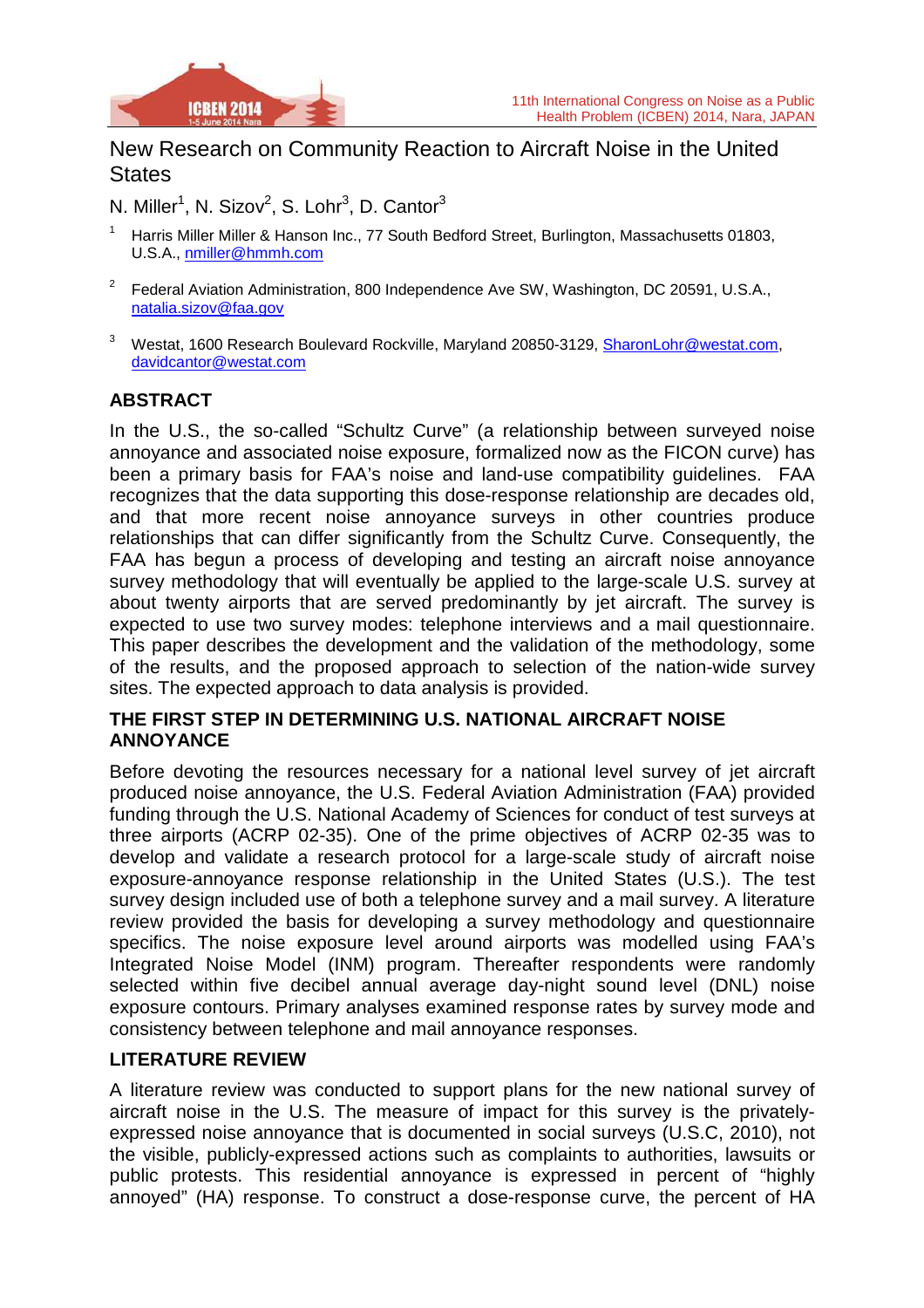respondents is plotted versus noise levels expressed in DNL. The review includes identifying and evaluating methods for estimating non-acoustical factors that are hypothesized to affect noise annoyance, and identifying other unresolved noise annoyance issues.

## **Findings Applied to both Telephone and Mail Survey Instruments**

Based on the literature review, telephone and mail surveys were identified as the most cost-effective and consistent with the methods of previous annoyance surveys. Some findings could be applied to both telephone and mail surveys. However, because respondents would be able to read through the mail questionnaire before answering, the mail survey was designed to provide no suggestion that it was an aircraft noise annoyance questionnaire. Therefore it was made to be quite brief, could not address all findings in the literature, and would provide data for only the main purpose of the survey: determining probability of annoyance as a function of observable objective data, such as noise exposure, location relative to the airport, percent of night time operations, etc. The telephone interview included 49 questions about residents themselves, their level of annoyance due to aircraft noise, road traffic noise and other potential irritants. The following issues identified in the literature were included in this study:

- Mode of questionnaire administration may affect responses: intervieweradministered or self-administered. Consequently, a primary goal of the test surveys was to determine whether annoyance responses for these two modes were significantly different.
- Use the pair of questions published in International Organization for Standardization (ISO) Technical Specification (ISO, 2003).
	- o Verbal: "Thinking about the last (12 months or so), when you are here at home, how much does noise from (noise source) bother, disturb or annoy you: not at all, slightly, moderately, very, or extremely?"
	- o Numeric: "Next is a 0-to-10 opinion scale for how much (source) noise bothers, disturbs or annoys you when you are here at home. If you are not at all annoyed choose 0; if you are extremely annoyed choose 10; if you are somewhere in between, choose a number between 0 and 10."
	- $\circ$  The first question was included in both the mail survey and telephone survey and was implementedasin [Figure 1](#page-2-0).
	- o The second question was included in the telephone survey, [Figure 2.](#page-2-1)
- Residents in different geographic areas (neighborhoods, cities, airports, etc.) may have significantly different annoyance reactions to the same noise level. Geo-locations are used to compute sound metrics for each respondent and could be used to explore neighborhood variations.<sup>[1](#page-1-0)</sup> For the national survey, if differences in airports are to be analyzed, airports must be randomly selected with statistical probability selection methods. Also, survey design will have to include sufficient numbers of respondents at each airport to yield the precision necessary for valid cross-airport comparisons.

<span id="page-1-0"></span> $1$  Confidentiality of responses is guaranteed however, so this analysis, if done, must be reported in a way that preserves this confidentiality.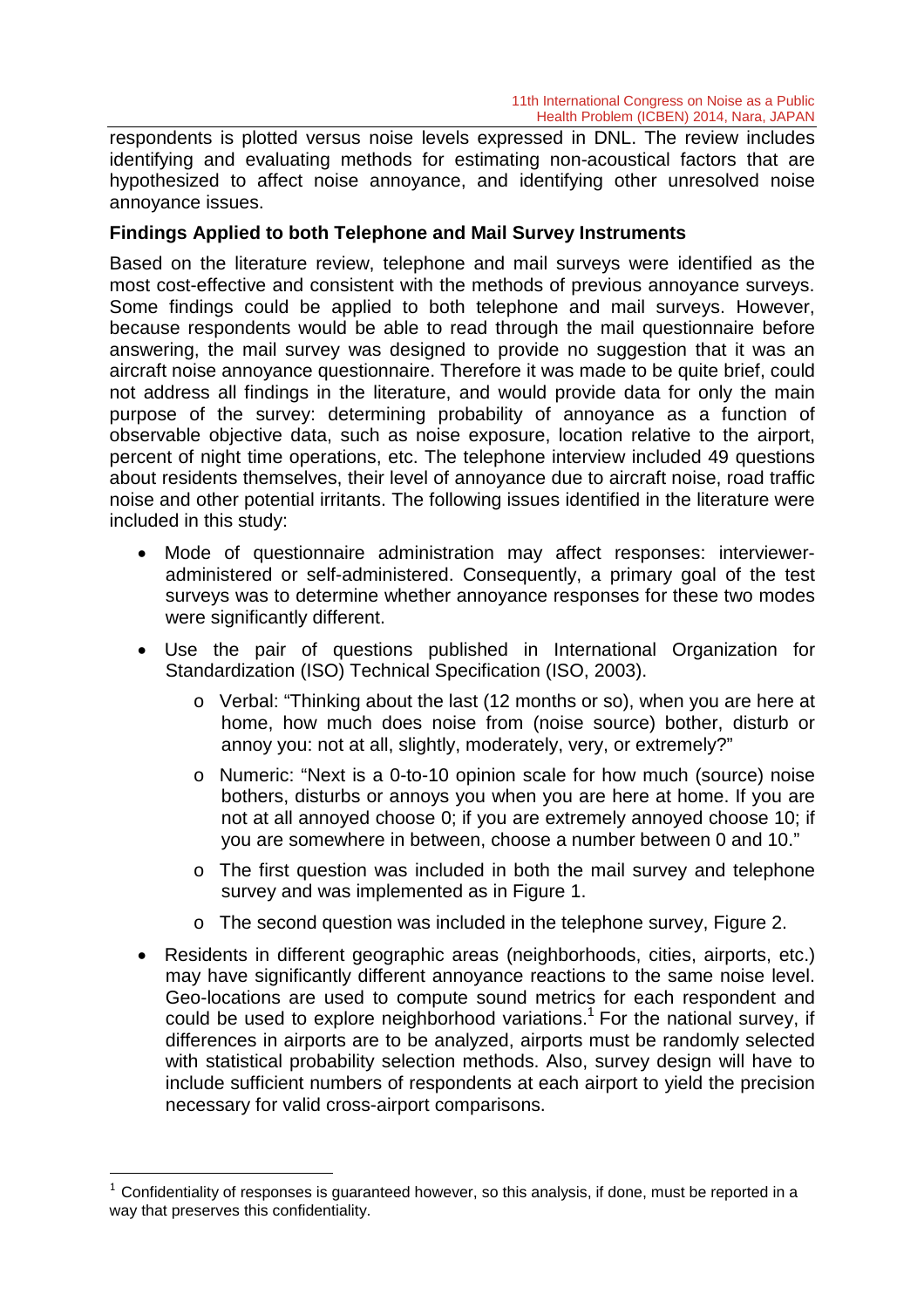11th International Congress on Noise as a Public Health Problem (ICBEN) 2014, Nara, JAPAN

 Demographic characteristics of residents (gender, age, education, socioeconomic status, etc.) have no important impact on noise annoyance. Hence, differences between survey respondent demographics and census demographics should not suggest a bias in responses. Also, differences in demographics by area will not explain differences in responses.

| 5. | Thinking about the last 12 months or so, when you are here at home, how much does<br>each of the following bother, disturb or annoy you? |             |    |                                                    |                |                |
|----|------------------------------------------------------------------------------------------------------------------------------------------|-------------|----|----------------------------------------------------|----------------|----------------|
|    |                                                                                                                                          | ▼           | ▼  | Not at all Slightly Moderately Very Extremely<br>▼ | ▼              | ▼              |
| a. | Noise from cars trucks or other road traffic                                                                                             | П           | П  | П                                                  | П              | LΙ             |
| b. | Smells or dirt from road traffic                                                                                                         | <b>Tara</b> |    | - 1                                                | $\blacksquare$ |                |
| c. | Smoke, gas or bad smells from anything else                                                                                              | П           | L  | H                                                  | П              | П              |
| d. | Litter or poorly kept up housing                                                                                                         | П           | П  | l I                                                | П              | П              |
| e. | <b>Noise from aircraft</b>                                                                                                               | l 1         | M  | $\blacksquare$                                     | П              | П              |
| f. | Your neighbors' noise or other activities                                                                                                | m           | m  | П                                                  | П              |                |
| g. | Any other noises you hear when you are here<br>at home                                                                                   |             | m  | l 1                                                | П              | l 1            |
|    | If this bothers or annoys you, what is the noise?                                                                                        |             |    |                                                    |                |                |
| h. | Undesirable business, institutional or<br>industrial property                                                                            |             | M. | П                                                  | П              | <b>Tarat</b>   |
| i. | A lack of parks or green spaces                                                                                                          | H           | H  | LΙ                                                 | H              | $\mathsf{I}^-$ |
| j. | Inadequate public transportation                                                                                                         | H           | П  | $\blacksquare$                                     | $\blacksquare$ |                |
| k. | The amount of neighborhood crime                                                                                                         | H           | LП | LΙ                                                 | П              | П              |
| ۱. | Poor city or county services                                                                                                             |             |    | П                                                  | П              |                |
|    | m. Any other problems that you notice when<br>you are here at home                                                                       | П           | Ш  | П                                                  | П              | П              |
|    | If this bothers or annoys you, what is the problem?                                                                                      |             |    |                                                    |                |                |

<span id="page-2-0"></span>**Figure 1:** Primary Mail and Telephone Survey Annoyance Question

Thinking about the last 12 months or so, what number from 0 to 10 best shows how much you are bothered, disturbed or annoyed by the noise from aircraft?

<span id="page-2-1"></span>

|  |  | Figure 2: Second Annoyance Question, Telephone Survey |  |  |
|--|--|-------------------------------------------------------|--|--|
|--|--|-------------------------------------------------------|--|--|

### **Findings Applied to Telephone Survey Only**

The telephone survey instrument was designed to provide not only the type of information collected by the mail survey, but additional data that might help explain differences in annoyance reactions across individuals and across airports. Evidence in the literature supports a positive relationship between annoyance, personal characteristics and time: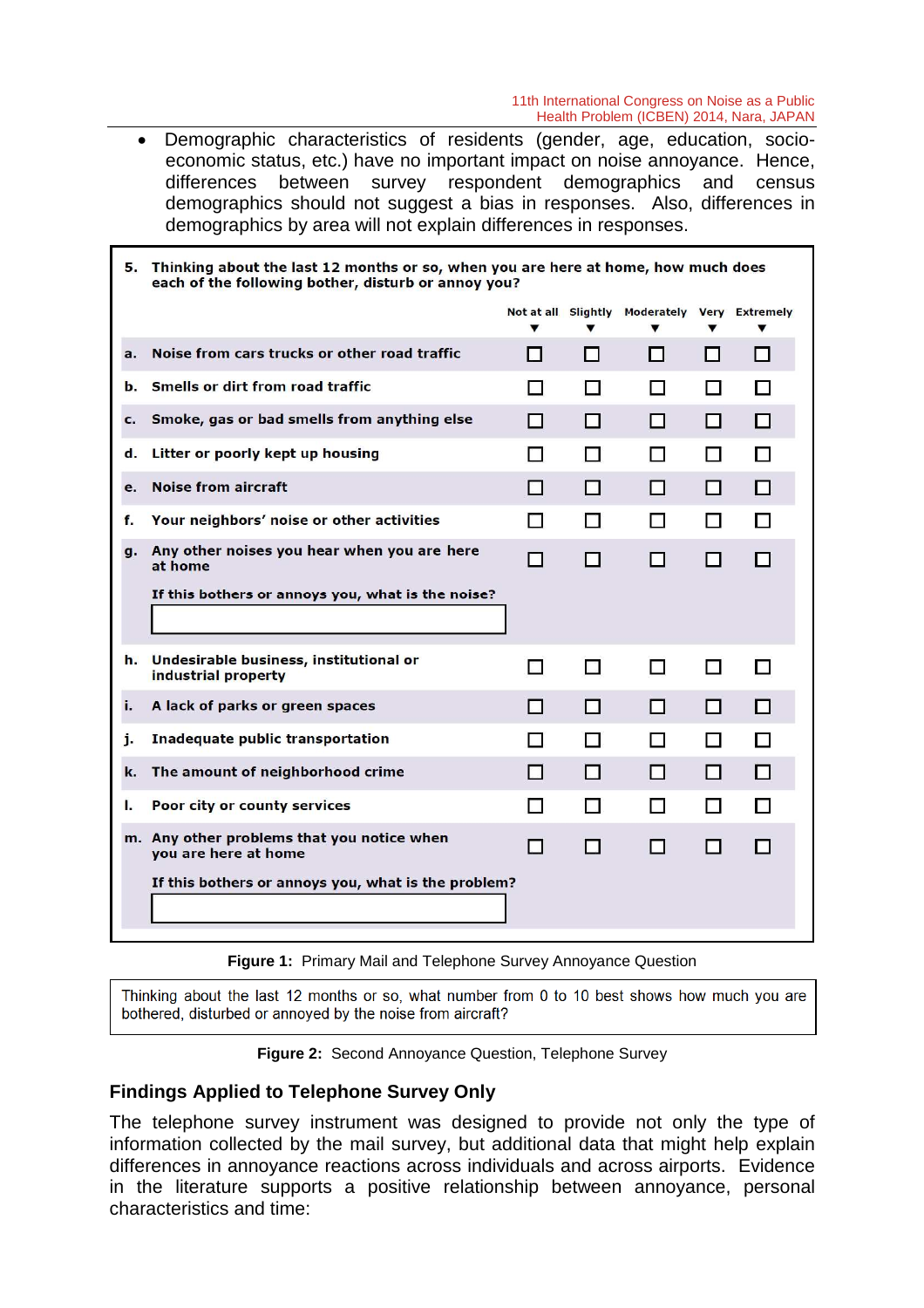- fear of danger from aircraft,
- individual sensitivity to noise, and
- annoyance increase with time for the same noise exposure.

There are several issues that could be of policy interest, but for which no studies have been located in the literature. They have been addressed in the test surveys:

- respondent perceptions of airport authority's actions and activities, including community relations programs,
- correlation between public complaints and private annoyance, and
- respondent awareness of airport issues through media and neighbourhood communications.

### **SURVEY METHODS**

The general approach was to use a sample of about 2200 people per airport, half receiving the mail survey, half receiving an introductory letter which explained the telephone survey and informed recipients that they would later receive a telephone call. [Figure 3](#page-3-0) is a schematic of the process for each type of survey, where the percentages are based on the number of deliverables.



<span id="page-3-0"></span>**Figure 3:** Schematic of Telephone and Mail Survey Process with Total Survey Numbers, All Airports

After the first mailings, about 200 addresses each for the mail survey and the telephone survey were non-deliverable. Also, for the telephone survey, a group of addresses could not be associated with a valid telephone number. These latter addresses were mailed a request for a phone number, and a portion of these responded. These telephone numbers were called, and an interview initiated and 39 percent of these completed. Each address, whether for telephone or mail survey, received a two-dollar appreciation incentive with the initial contact. The response rates were calculated using as the denominator the number of addresses selected minus the postal non-deliverables. As shownin [Figure 3](#page-3-0), the telephone response rate was 12.1 percent and the mail rate was 35.1 percent.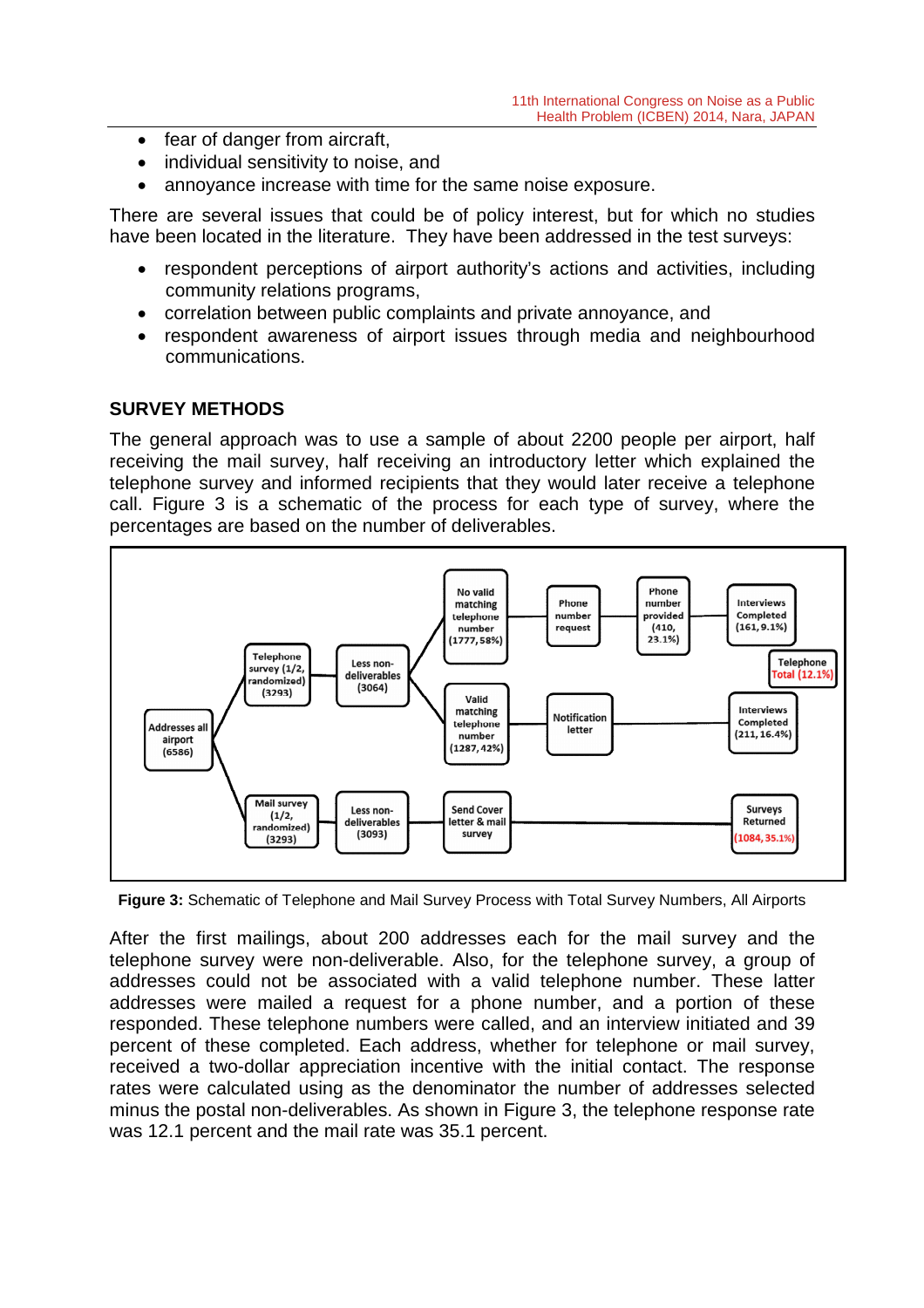### **Detailed Metrics for each Respondent**

The noise metrics at each respondent location were computed using the FAA's INM program. Twelve months of flight tracking data were used to compute noise exposure expressed in different metrics. It is custom to present dose-response relationship as a probability of annoyance as a function of DNL, but other metrics were also computed for later analysis of possible correlations with annoyance reactions.

[Table 1](#page-4-0) lists all the metrics computed. These metrics were chosen because they are not, in all locations, strongly correlated with DNL and may prove to be explanatory variables for the relationship between annoyance and DNL. Locations affected by takeoff noise were also identified since that noise can contain significant low frequency energy, which has little influence on the A-weighted DNL levels. The additional metrics beyond the energy average ones were computed to develop a procedure for deriving them for an entire year of flight operations. They will be analyzed as a part of the national survey.

| Energy Average, dB                                                    | Mean and Median                        |  |  |  |
|-----------------------------------------------------------------------|----------------------------------------|--|--|--|
| <b>DNL</b>                                                            | Time Above (TA):                       |  |  |  |
| Lnight                                                                | 55, 60, 65, 70, 75                     |  |  |  |
| Leg24:                                                                | Number Above (NA)                      |  |  |  |
| Total                                                                 | 55, 60, 65                             |  |  |  |
| <b>Arrival Only</b><br>Departure Only                                 | Probability of Awakening at least Once |  |  |  |
|                                                                       | ANSI 12.9-2008 / Part 6 - (ANSI, 2008) |  |  |  |
| <b>Identification of Locations Affected by Start of Takeoff Noise</b> |                                        |  |  |  |

<span id="page-4-0"></span>**Table 1:** Noise Related Metrics Computed at Each Respondent's Location

## **ANALYSES AND RESULTS**

### **Response Rates**

As shown in Figure 3, the mail survey rate was 35.1 percent and the telephone survey response rate was 12.1 percentand [Table 3](#page-5-0) present the response rates by airport, and by survey mode.

Analyses were conducted on the resulting responses to determine the probability that a household selected to be in the sample would complete a survey. Logistic regression analyses were performed to predict the propensity to respond as a function of the characteristics known for the sample: airport, noise exposure, survey mode (mail or telephone), and demographic characteristics for census blocks from the 2010 Census. This analysis demonstrated the important fact that noise exposure, as measured by DNL, is not significantly related to the propensity to respond to the survey.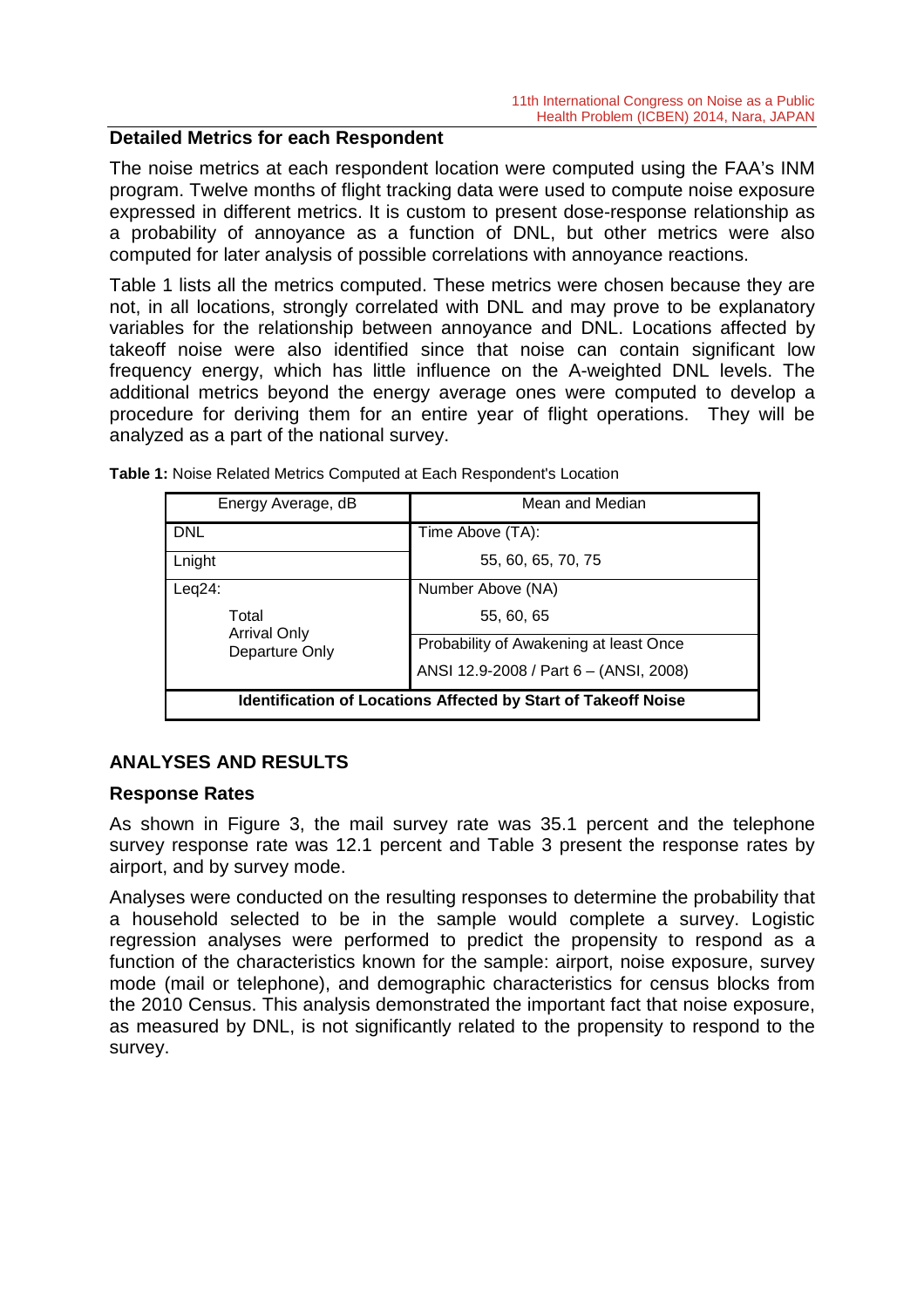#### 11th International Congress on Noise as a Public Health Problem (ICBEN) 2014, Nara, JAPAN

| <b>Mail Survey</b> | Number of<br>Addresses | Number of<br>Addresses Less<br>Postal Non-<br>deliverables | Number of<br>Questionnaires<br>Received | Mail Response<br>Rate. percent |
|--------------------|------------------------|------------------------------------------------------------|-----------------------------------------|--------------------------------|
| Airport 1          | 1098                   | 998                                                        | 392                                     | 39.4                           |
| Airport 2          | 1100                   | 1043                                                       | 388                                     | 37.2                           |
| Airport 3          | 1095                   | 1052                                                       | 304                                     | 28.9                           |
| All                | 3293                   | 3093                                                       | 1084                                    | 35.1                           |

| Table 2: Response Rates for Three Airport Test Mail Survey |  |  |
|------------------------------------------------------------|--|--|
|                                                            |  |  |

<span id="page-5-0"></span>**Table 3:** Response Rates for Three Airport Test Telephone Survey

| <b>Telephone Survey</b>       | Number of<br><b>Addresses</b> | Number of<br><b>Addresses</b><br><b>Less Postal</b><br>Non-<br>deliverables | Number of<br><b>Households</b><br>Providing<br><b>Telephone</b><br><b>Numbers</b> | <b>Response</b><br>Rate for<br><b>Providing</b><br><b>Telephone</b><br>Number.<br>percent | Number of<br><b>Telephone</b><br><b>Interviews</b> | <b>Telephone</b><br><b>Response</b><br>Rate,<br>percent |  |  |
|-------------------------------|-------------------------------|-----------------------------------------------------------------------------|-----------------------------------------------------------------------------------|-------------------------------------------------------------------------------------------|----------------------------------------------------|---------------------------------------------------------|--|--|
|                               |                               |                                                                             | <b>Airport 1</b>                                                                  |                                                                                           |                                                    |                                                         |  |  |
| Matched telephone<br>number   | 369                           | 365                                                                         |                                                                                   |                                                                                           | 79                                                 | 21.6                                                    |  |  |
| Unmatched telephone<br>number | 729                           | 632                                                                         | 140                                                                               | 22.2                                                                                      | 65                                                 | 10.3                                                    |  |  |
| All                           | 1098                          | 997                                                                         |                                                                                   |                                                                                           | 144                                                | 14.4                                                    |  |  |
| <b>Airport 2</b>              |                               |                                                                             |                                                                                   |                                                                                           |                                                    |                                                         |  |  |
| Matched telephone<br>number   | 338                           | 334                                                                         |                                                                                   |                                                                                           | 51                                                 | 15.3                                                    |  |  |
| Unmatched telephone<br>number | 762                           | 687                                                                         | 171                                                                               | 24.9                                                                                      | 63                                                 | 9.2                                                     |  |  |
| All                           | 1100                          | 1021                                                                        |                                                                                   |                                                                                           | 114                                                | 11.2                                                    |  |  |
| <b>Airport 3</b>              |                               |                                                                             |                                                                                   |                                                                                           |                                                    |                                                         |  |  |
| Matched telephone<br>number   | 594                           | 588                                                                         |                                                                                   |                                                                                           | 81                                                 | 13.8                                                    |  |  |
| Unmatched telephone<br>number | 501                           | 458                                                                         | 99                                                                                | 21.6                                                                                      | 33                                                 | 7.2                                                     |  |  |
| All                           | 1095                          | 1046                                                                        |                                                                                   |                                                                                           | 114                                                | 10.9                                                    |  |  |
| <b>All Airports</b>           |                               |                                                                             |                                                                                   |                                                                                           |                                                    |                                                         |  |  |
| <b>Total</b>                  | 3293                          | 3064                                                                        |                                                                                   |                                                                                           | 372                                                |                                                         |  |  |
| Average                       |                               |                                                                             |                                                                                   |                                                                                           |                                                    | 12.1                                                    |  |  |

## **Selection of Adult Respondent**

The study was designed to randomly select an adult to be interviewed or to fill out the mail questionnaire. For the telephone survey, in households with two adults, a random number determined whether to interview the adult answering the phone, or the other adult. When there were more than two adults, the person with the next birthday was interviewed. For the mail survey, the adult with the next birthday was asked to complete the survey. In households with two or more adults, the correct person filled out the survey about 75 percent of the time. However, there were many single adult households so that overall, in 86 percent of the households, the correct respondent completed the mail survey.

## **Comparison of Mail and Telephone Survey Results**

[Table 4](#page-6-0) displays the difference in percent HA separately for each noise stratum and airport. Each entry in the table is the percent HA from the mail survey minus the percent HA from the telephone survey for that noise stratum and airport. Standard errors for the individual estimates are given in parentheses, and these standard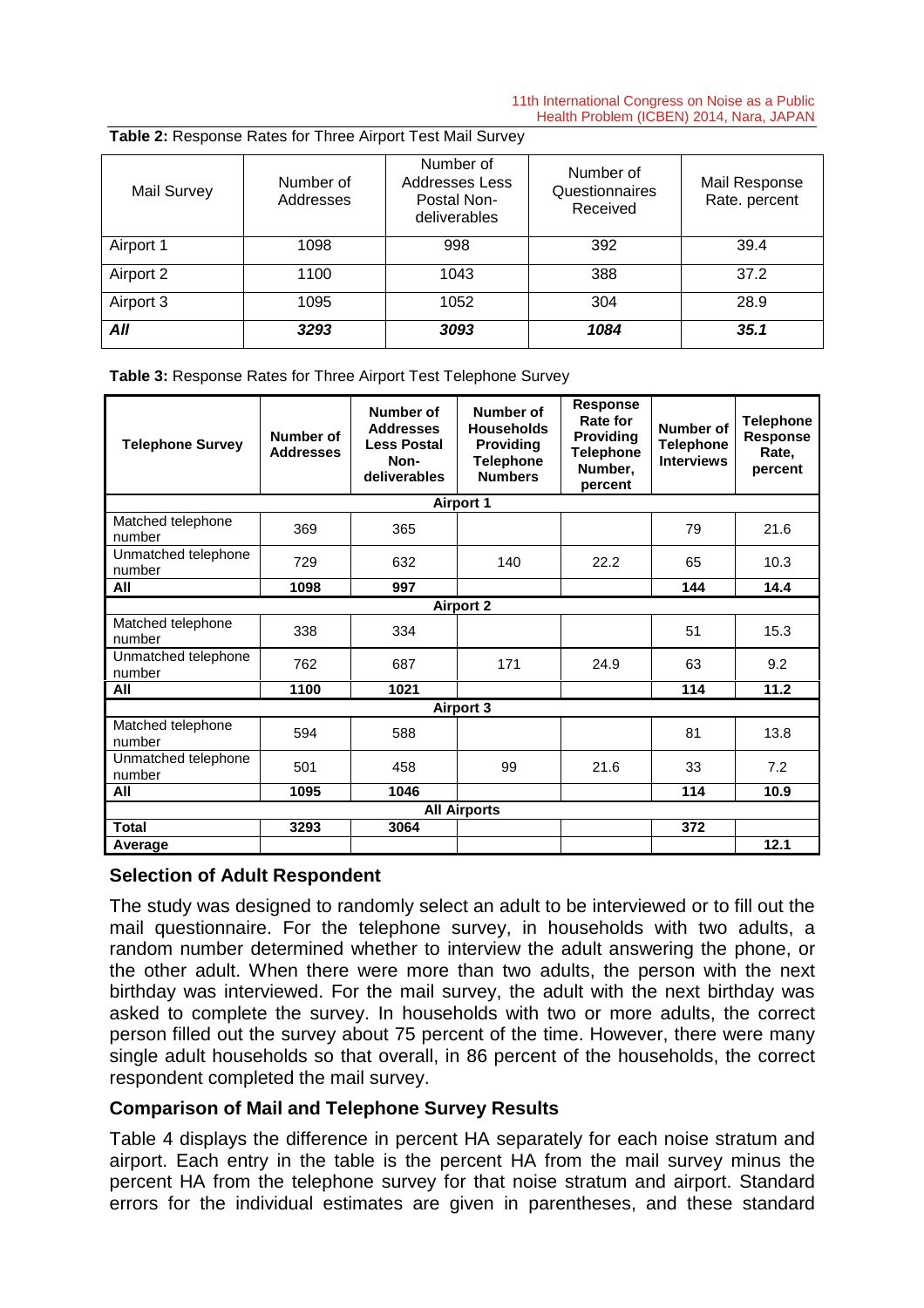errors are large because of the small sample sizes of telephone respondents in each stratum. After adjusting the p-values for multiple testing using the Bonferroni method<sup>[2](#page-6-1)</sup>, only one of the differences is significant at the 0.05 level: noise stratum of DNL 65 dB and above for Airport 3, where the percentage HA on the mail survey was 40 percentage points higher than on the telephone survey.

| Airport | Annual Average Day-Night Sound Level, dB |              |             |             |            |  |
|---------|------------------------------------------|--------------|-------------|-------------|------------|--|
|         | 50-55                                    | 55-60        | 60-65       | 65-70       | 70+        |  |
|         | $-5.0(6.0)$                              | $-4.2(8.2)$  | $-2.5(8.3)$ |             |            |  |
|         | $-0.6(7.4)$                              | $-8.7(11.2)$ | 14.7 (12.2) | 5.3(11.9)   | 25.3(11.3) |  |
| 3       | $-7.1(10.6)$                             | $-1.0(14.7)$ | 40.0 (10.5) | $-2.7(7.4)$ |            |  |

<span id="page-6-0"></span>**Table 4**: Differences in Percent Highly Annoyed (Mail – Telephone) by Airport and DNL Noise Stratum

NOTE: Standard errors are in parentheses. Boldface values are statistically different from zero at the 0.05 significance level, after making a Bonferroni adjustment for multiple testing.

## **LESSONS LEARNED FOR THE NATIONAL SURVEY**

- 1. Due to low response rate for the telephone survey and higher cost in comparison with the mail survey, the phone survey is likely to be inadequate as the primary source of data for an updated dose-response relationship.
- 2. Mail survey response will likely form the basis for an updated dose-response relationship. The number of addresses selected for the mail survey should be increased above the 1100 used for each test airports. For example, assuming 40% response rate and a goal of 500 completed surveys, 1250 addresses are needed.
- 3. Lack of significant difference between telephone and mail survey annoyance results justifies heavy reliance on the mail survey.
- 4. The number of addresses selected at each airport should be sufficient to determine a statistically significant difference (if there is one) between the revised relationship and the "Schultz Curve" (FICON curve).
- 5. The derived dose-response relationship may vary from airport to airport; consequently, the number of addresses selected should be sufficient to explore any heterogeneity across airports.

## **NATIONAL SAMPLE OF AIRPORTS**

A large-scale study of aircraft noise exposure-annoyance response relationships across the U.S. will be conducted based on the method described above. The statistical sample of twenty airports will be drawn to represent community response in all airports in the U.S. Several factors will be considered in drawing the sample: annual temperature range, number of daily operations, percent of night-time operations, fleet mix (large jet versus commuter jet aircraft), population within five

<span id="page-6-1"></span> $2$  P value is the probability of obtaining a given statistical result with additional tests. When a significance level of p equals 0.05 is used, one expects one out of every 20 hypothesis tests performed to be statistically significant even if all null hypotheses are true; i.e., if there is no statistical relationship between the measured results. Multiple comparisons procedures adjust the p-values for the number of tests performed to protect against possible "data snooping," in which many hypothesis tests are performed and only the tests with significant results are explored further; see Oehlert (2000, chapter 5).